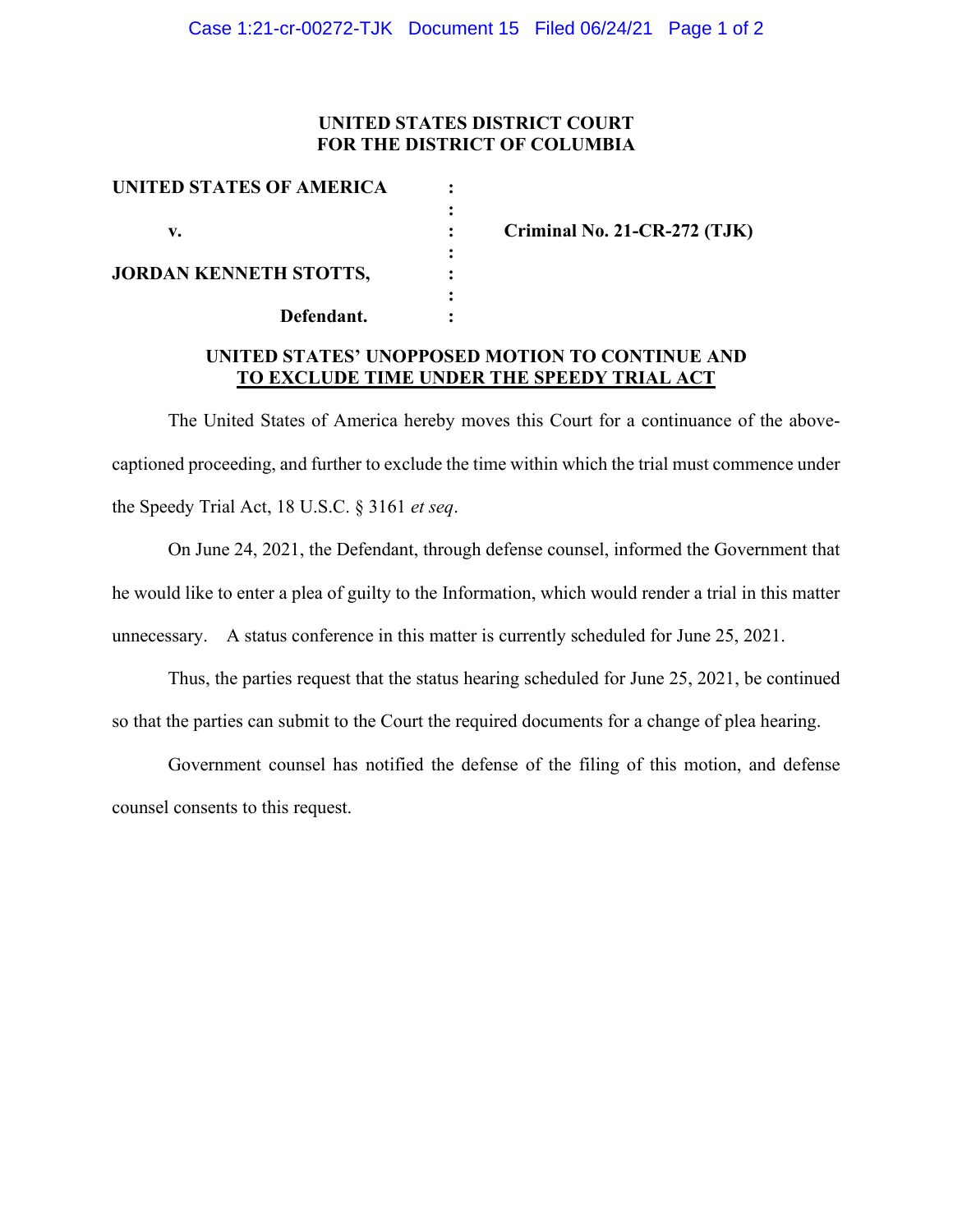WHEREFORE, the government respectfully requests that this Court grant the motion for a continuance of the above-captioned proceeding, and that the Court exclude the time within which the trial must commence under the Speedy Trial Act, 18 U.S.C. § 3161 *et seq*., on the basis that the parties have entered into a proposed plea agreement for consideration by the Court..

Respectfully submitted,

CHANNING D. PHILLIPS Acting United States Attorney DC Bar No. 415793

By: */s/ <i>Christopher D. Amore* CHRISTOPHER D. AMORE Assistant United States Attorney NY Bar No. 5032883 District of Columbia Capitol Riot Detailee 554 Fourth Street, N.W. Washington, D.C. 20530 Tel. No. (973) 645-2757 Email: christopher.amore@usdoj.gov.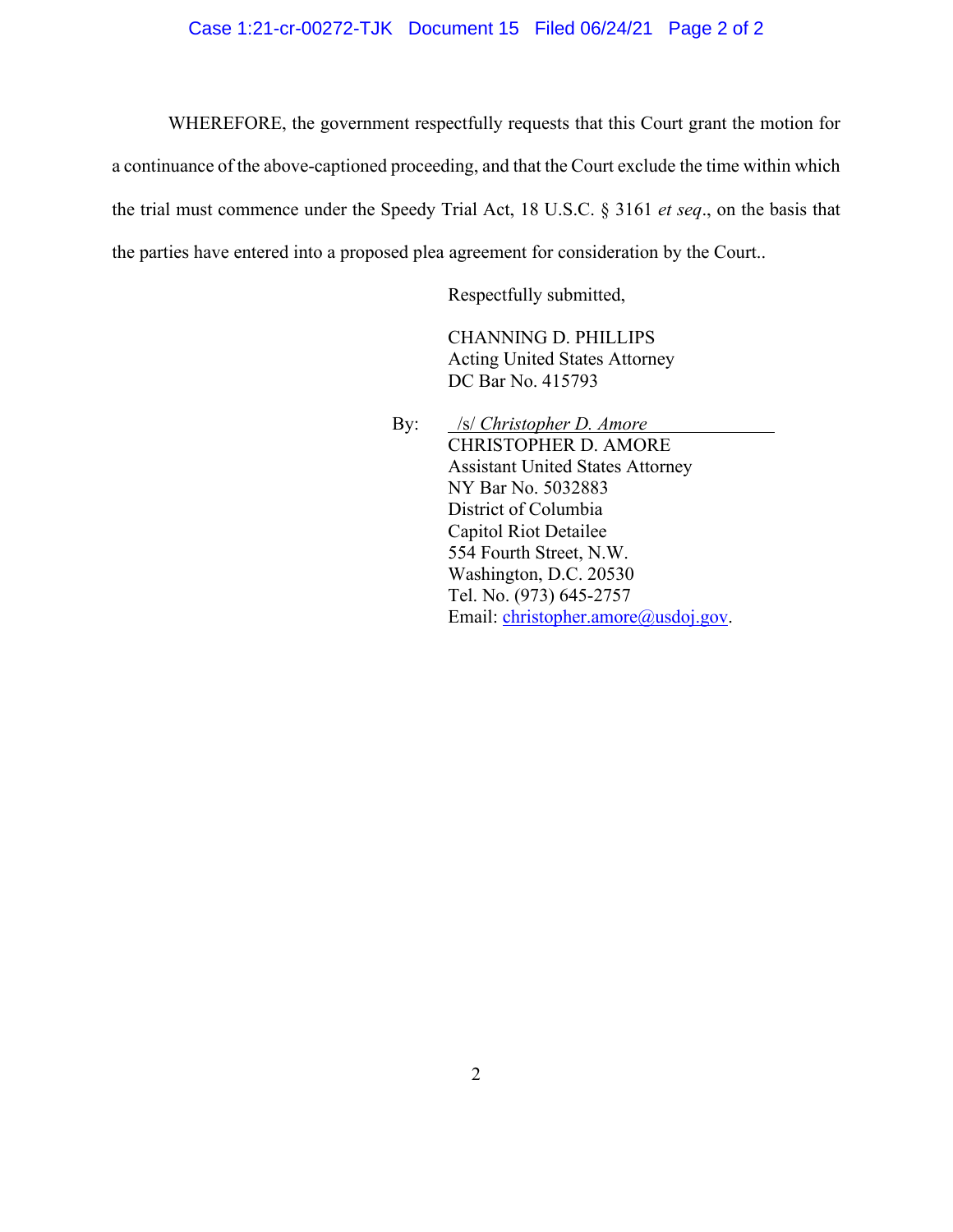### **UNITED STATES DISTRICT COURT FOR THE DISTRICT OF COLUMBIA**

| <b>UNITED STATES OF AMERICA</b> |  |
|---------------------------------|--|
| v.                              |  |
| <b>JORDAN KENNETH STOTTS,</b>   |  |
| Defendant.                      |  |

**v. : Criminal No. 21-CR-272 (TJK)**

#### **ORDER**

Based upon the representations in the United States' Unopposed Motion to Continue and to Exclude Time Under the Speedy Trial Act, and upon consideration of the entire record, the Court makes the following findings:

Defendant is charged via Information with offenses related to crimes that occurred at the United States Capitol on January 6, 2021. The Defendant would like to enter a plea of guilty to the Information, and, therefore, requests a change of plea hearing. Accordingly, the ends of justice served by granting a request for a continuance outweigh the best interest of the public and the defendant in a speedy trial.

Therefore, it is this day of June, 2021,

**ORDERED** that the United States' Unopposed Motion to Continue and to Exclude Time Under the Speedy Trial Act, is hereby GRANTED; it is further

**ORDERED** that this proceeding is continued to July 13, 2021, at ; and it is further